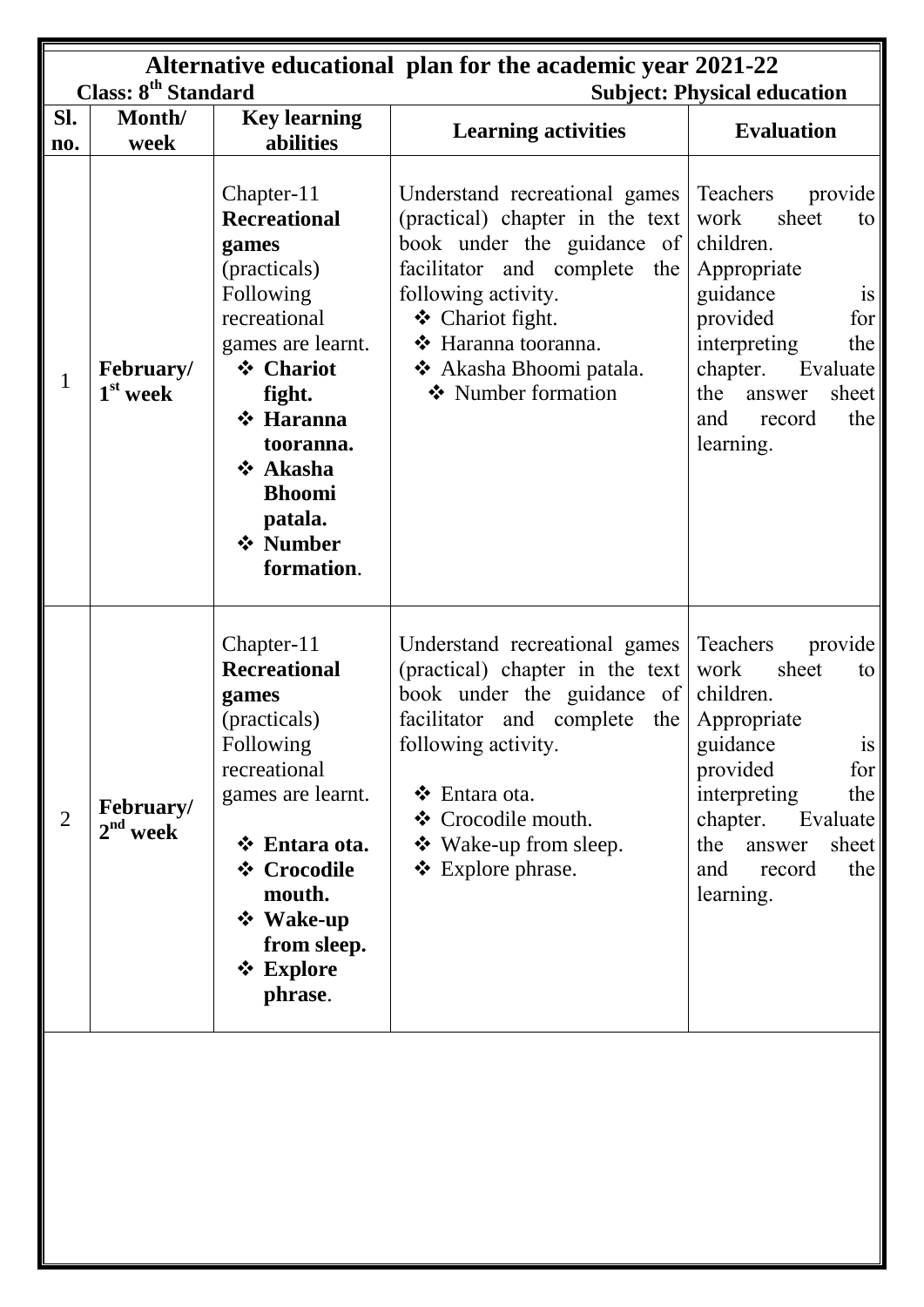| 3              | February/<br>$3rd$ week                   | Chapter-11<br><b>Recreational</b><br>games<br>(practicals)<br>Following<br>recreational<br>games are learnt.<br>❖ Ten number<br>game<br>❖ Shatayu<br>❖ Cock fight<br>❖ Standing<br>kho | Understand recreational games<br>(practical) chapter in the text<br>book under the guidance of<br>facilitator and complete<br>the<br>following activity.<br>$\mathbf{\hat{P}}$ Ten number game<br>❖ Shatayu<br>$\triangleleft$ Cock fight<br>❖ Standing kho         | Teachers<br>provide<br>work<br>sheet<br>to<br>children.<br>Appropriate<br>guidance<br>is<br>provided<br>for<br>interpreting<br>the<br>chapter.<br>Evaluate<br>the<br>sheet<br>answer<br>the<br>and<br>record<br>learning.              |
|----------------|-------------------------------------------|----------------------------------------------------------------------------------------------------------------------------------------------------------------------------------------|---------------------------------------------------------------------------------------------------------------------------------------------------------------------------------------------------------------------------------------------------------------------|----------------------------------------------------------------------------------------------------------------------------------------------------------------------------------------------------------------------------------------|
| $\overline{4}$ | <b>February</b> /<br>4 <sup>th</sup> week | <b>National</b><br>integration song<br>(practical)<br>$\div$ learn to sing<br>the national<br>integrated<br>song punya<br>bharatha.                                                    | Understand national integration<br>song (practical) chapter in the<br>text book under the guidance of<br>facilitator and complete the<br>following activity.<br>❖ Write<br>patriotic/<br>the<br>national integration song<br>"punya bharatha" in the<br>work sheet. | Teachers<br>provide<br>sheet<br>work<br>to<br>children.<br>Appropriate<br>guidance<br>$\overline{1}S$<br>provided<br>for<br>interpreting<br>the<br>chapter.<br>Evaluate<br>the<br>sheet<br>answer<br>the<br>and<br>record<br>learning. |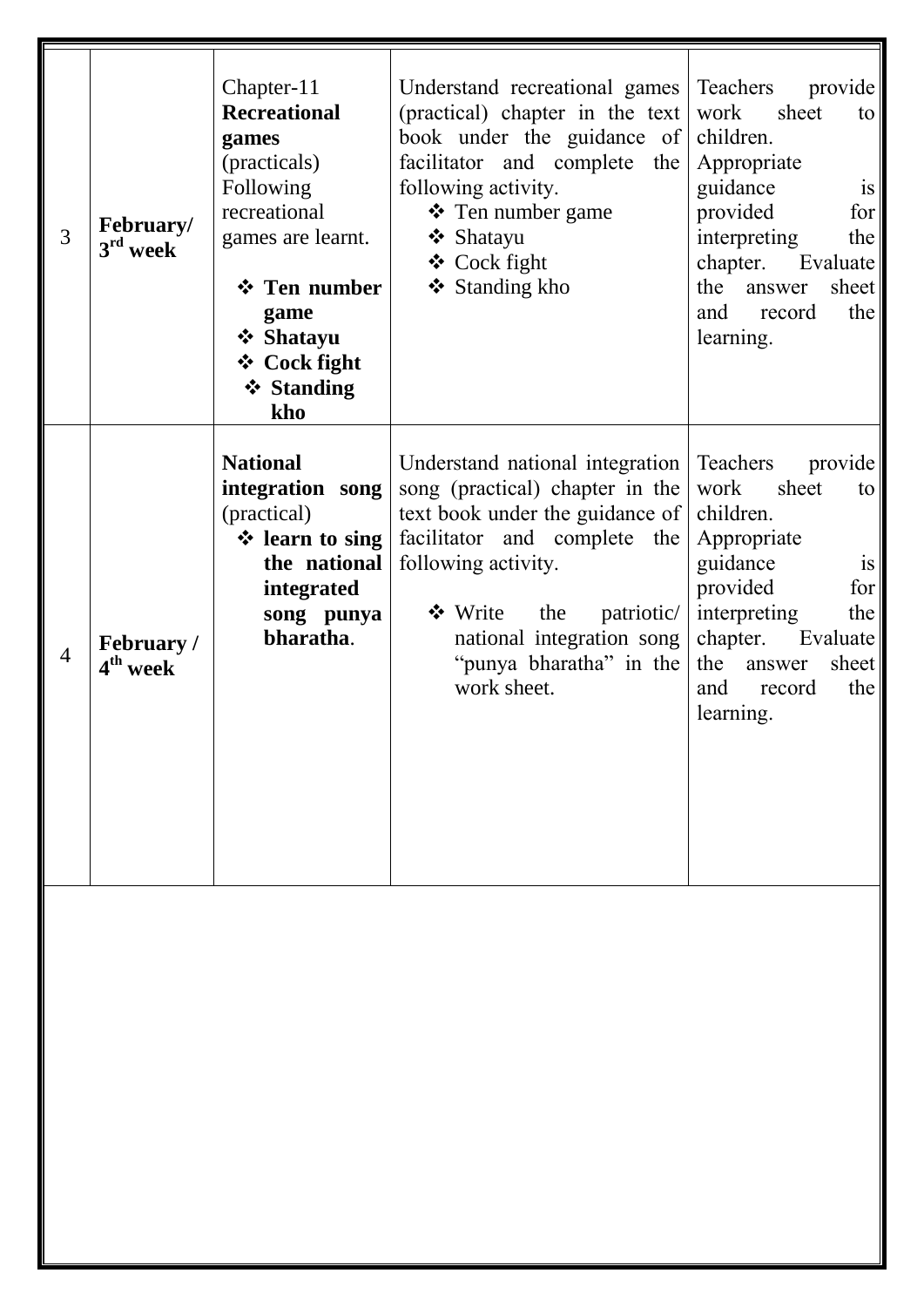|                         | <b>Subject: Physical education</b>              | Month /week: February 1st week |
|-------------------------|-------------------------------------------------|--------------------------------|
| Name of the student:    |                                                 | Roll no:                       |
|                         | 1. Write the description on recreational games. |                                |
| Name of the<br>game     | Write description of the game                   |                                |
| <b>Chariot</b><br>fight |                                                 |                                |

| Name of the<br>game | Write description of the game |
|---------------------|-------------------------------|
| Haranna<br>tooranna |                               |
|                     |                               |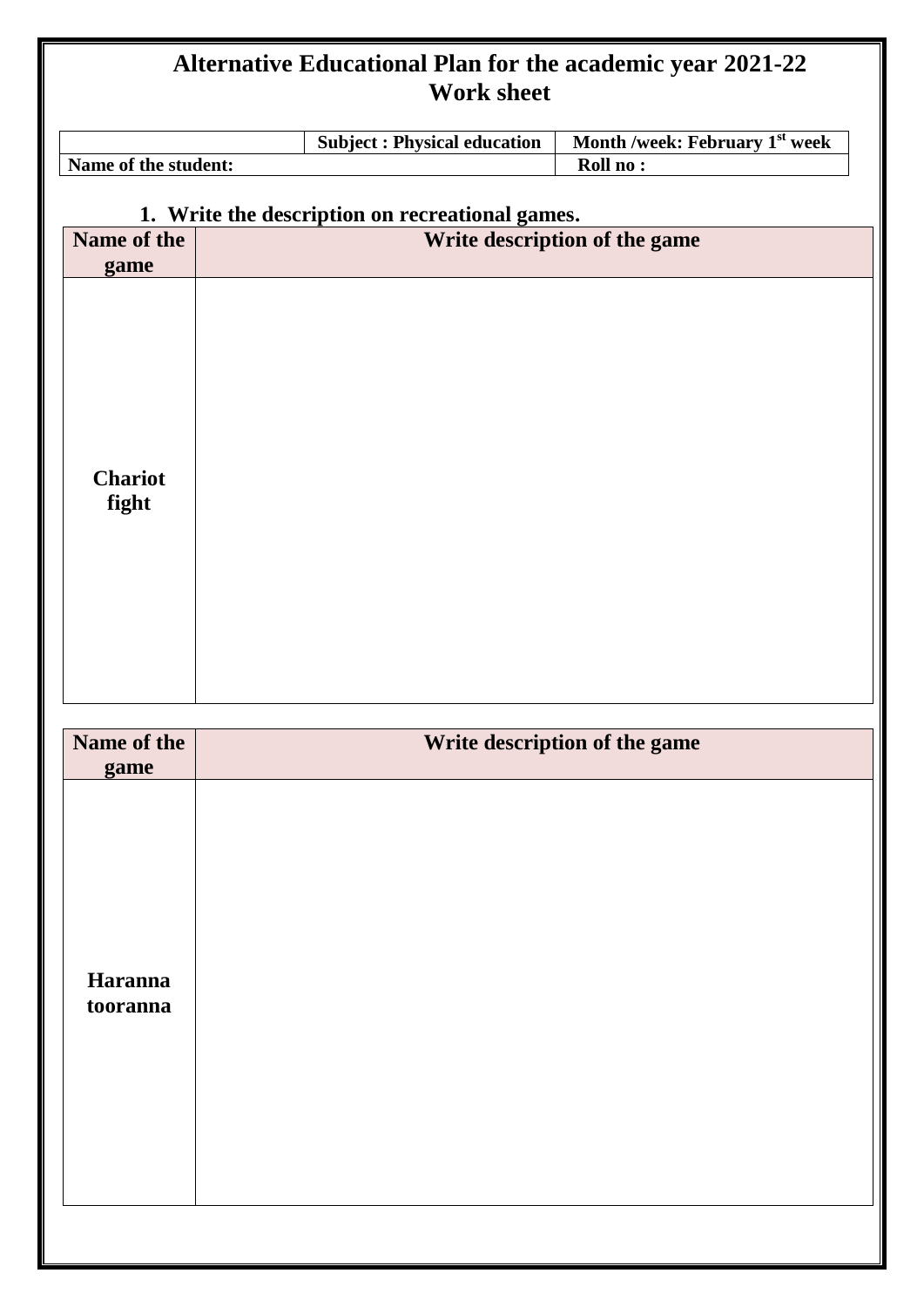| Name of the<br>game               | Write description of the game |
|-----------------------------------|-------------------------------|
| Akasha<br><b>Bhoomi</b><br>patala |                               |
| Name of the                       | Write description of the game |
| game                              |                               |
| <b>Number</b><br>formation        |                               |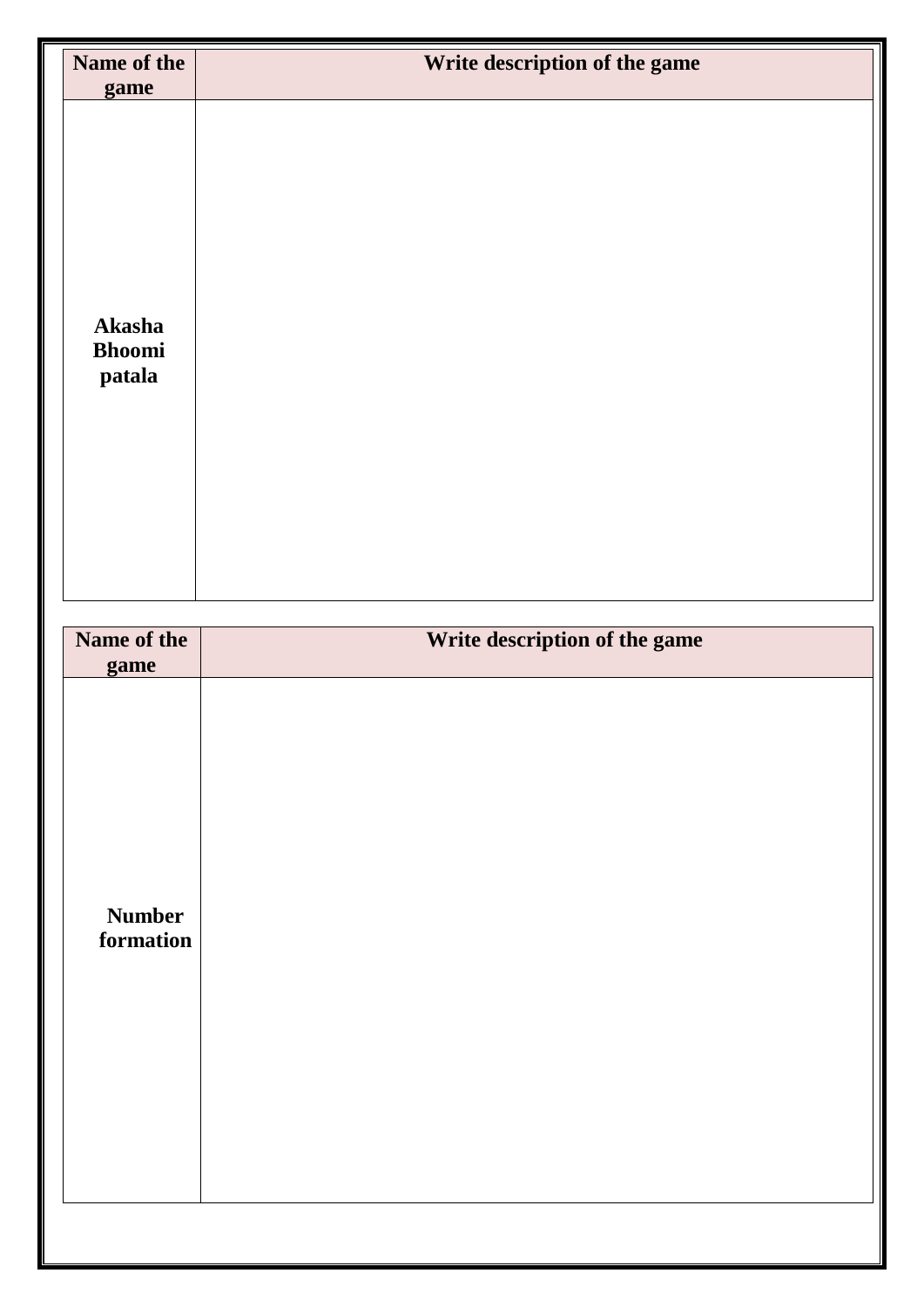| Class: 8             |  | <b>Subject: Physical education</b>             | Month /week: February 2 <sup>nd</sup> week |
|----------------------|--|------------------------------------------------|--------------------------------------------|
| Name of the student: |  |                                                | Roll no:                                   |
|                      |  | 1. Write the description on recreational games |                                            |
| Name of the<br>game  |  |                                                | Write description of the game              |
| Entara ota           |  |                                                |                                            |
| Name of the<br>game  |  |                                                | Write description of the game              |
|                      |  |                                                |                                            |

| THAIR OF AIR<br>game      | White about plant of the game |
|---------------------------|-------------------------------|
|                           |                               |
| <b>Crocodile</b><br>mouth |                               |
|                           |                               |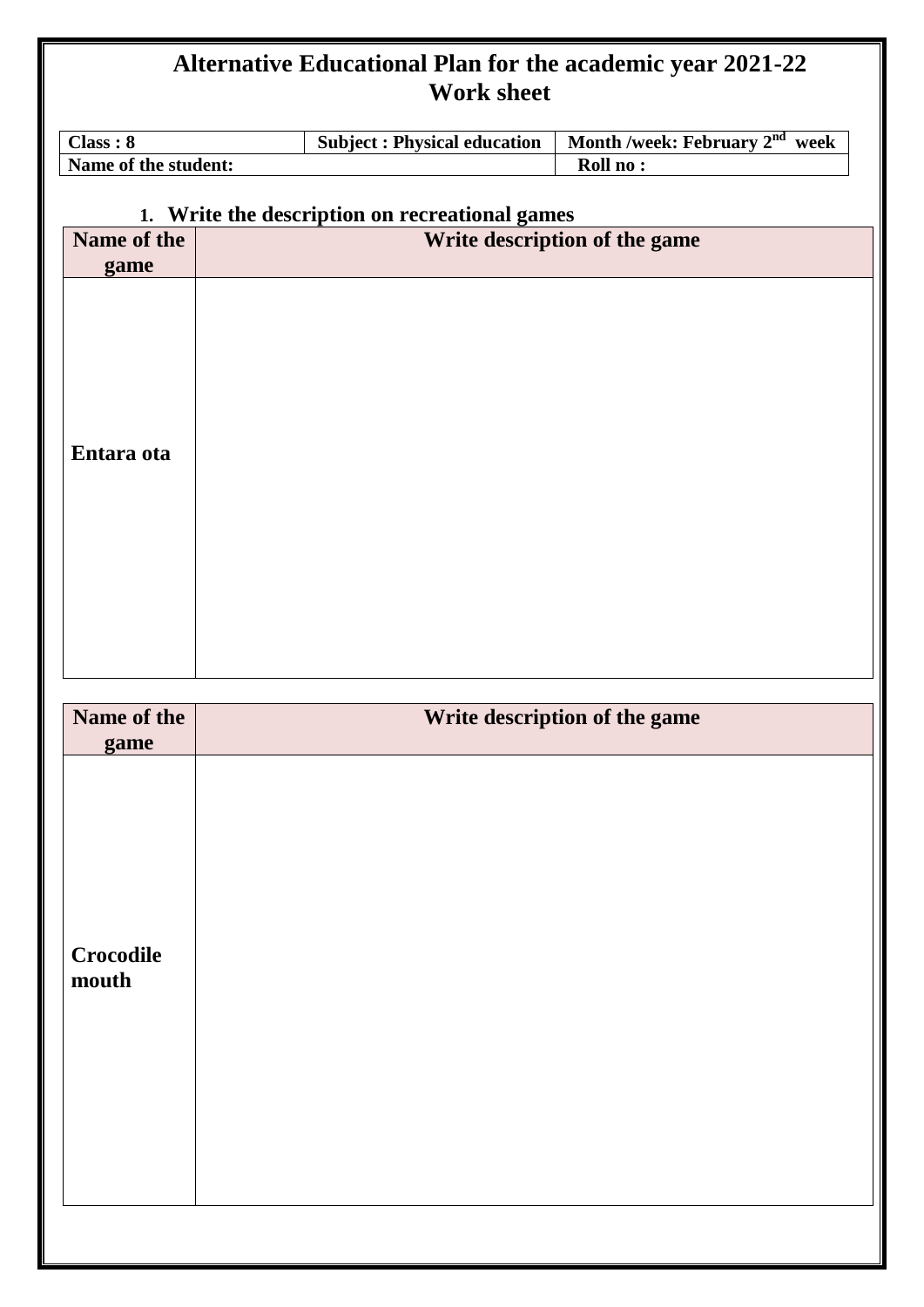| Name of the                   | Write description of the game |
|-------------------------------|-------------------------------|
| game<br>Wake-up<br>from sleep |                               |
| Name of the                   | Write description of the game |
| game                          |                               |
| Explore the<br>phrase         |                               |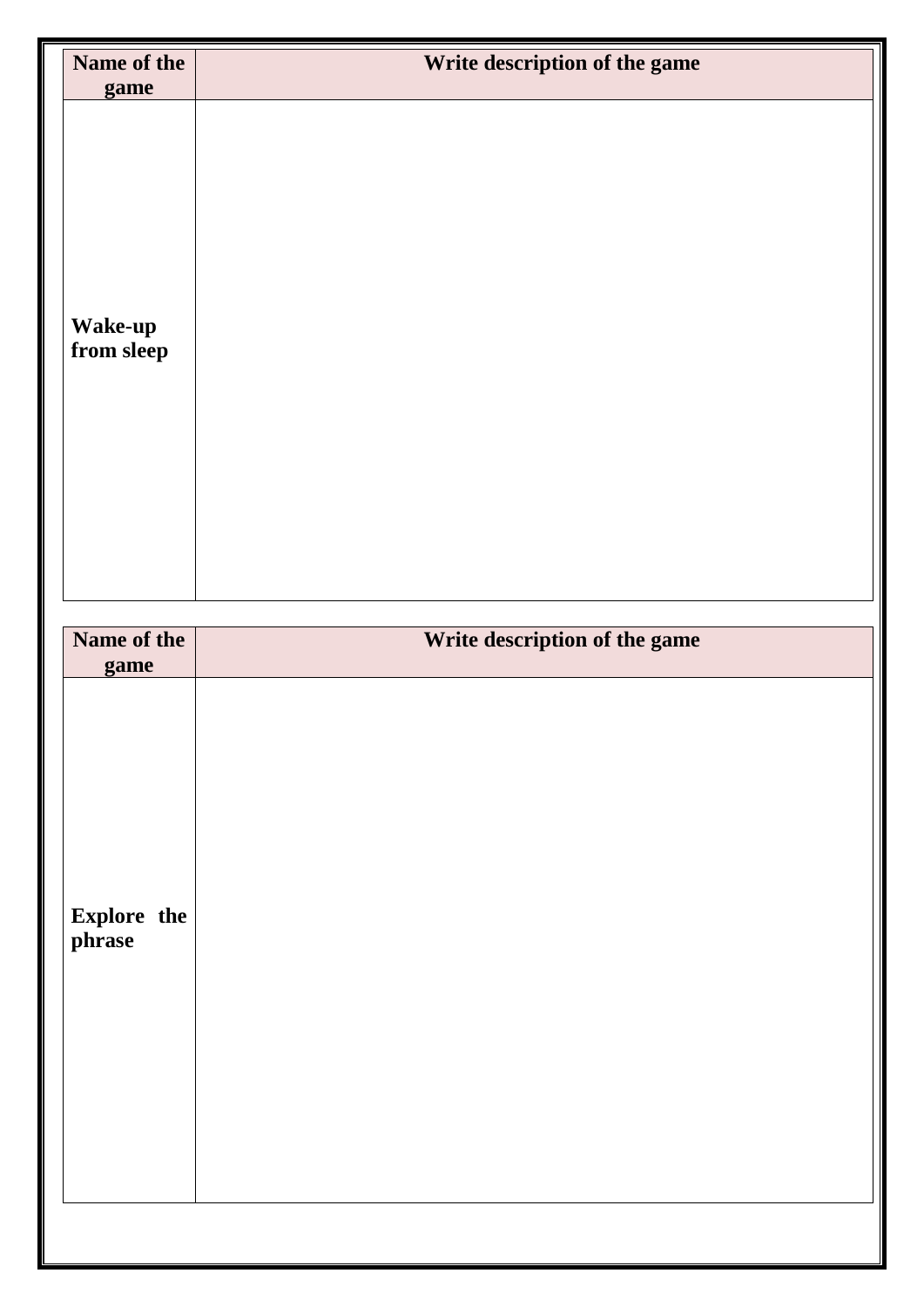| <b>Subject: Physical education</b><br>Class: 8 |                                                 | Month /week: February 3rd<br>week |  |
|------------------------------------------------|-------------------------------------------------|-----------------------------------|--|
| Name of the student:<br>Roll no:               |                                                 |                                   |  |
|                                                | 1. Write the description of recreational games. |                                   |  |
| Name of the<br>game                            |                                                 | Write description of the game     |  |
| <b>Ten number</b><br>game                      |                                                 |                                   |  |

| Name of the<br>game | Write description of the game |
|---------------------|-------------------------------|
| Shatayu             |                               |
|                     |                               |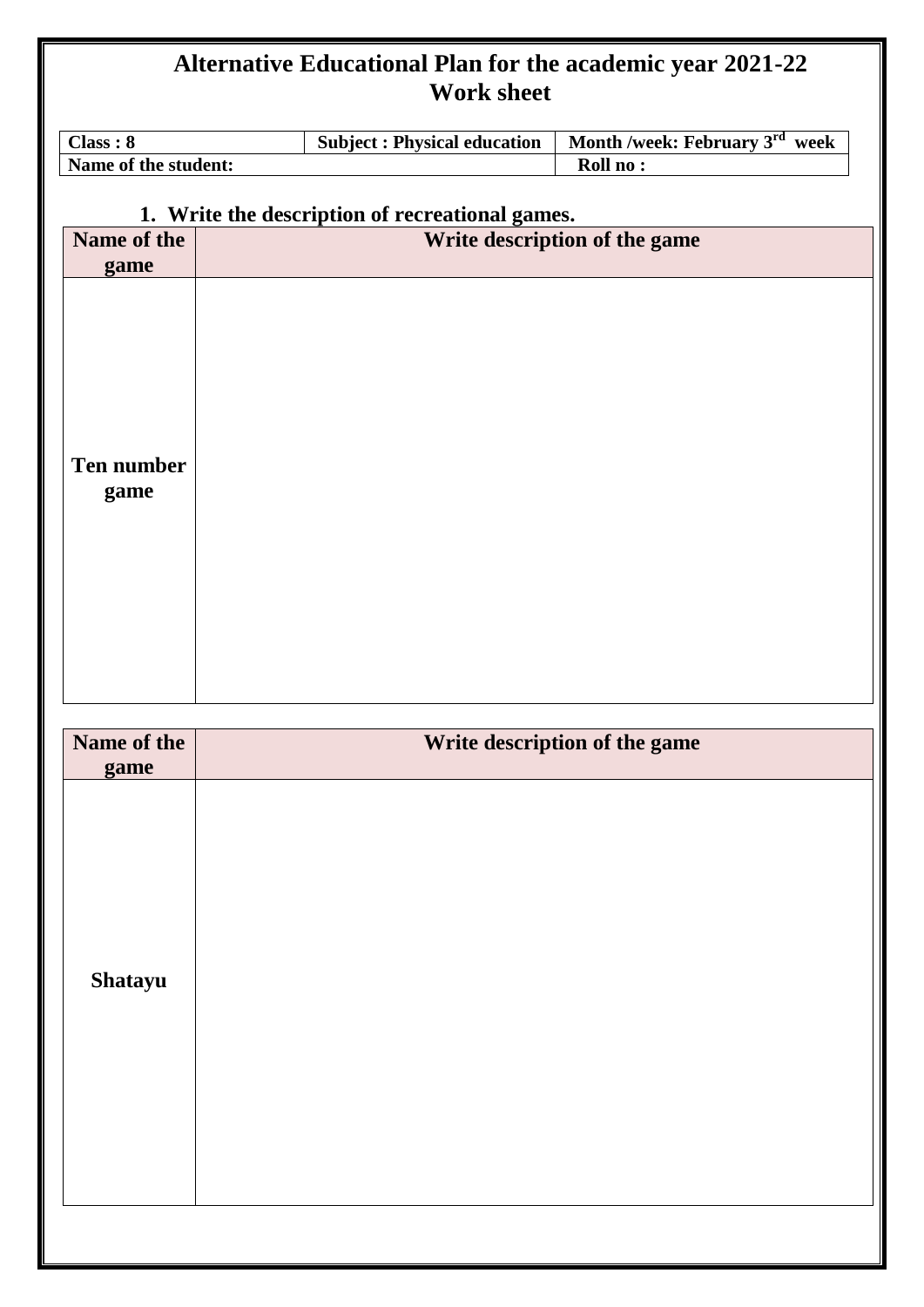| Name of the            | Write description of the game |  |
|------------------------|-------------------------------|--|
| game<br>Cock fight     |                               |  |
| Name of the            | Write description of the game |  |
| game                   |                               |  |
| <b>Standing</b><br>kho |                               |  |